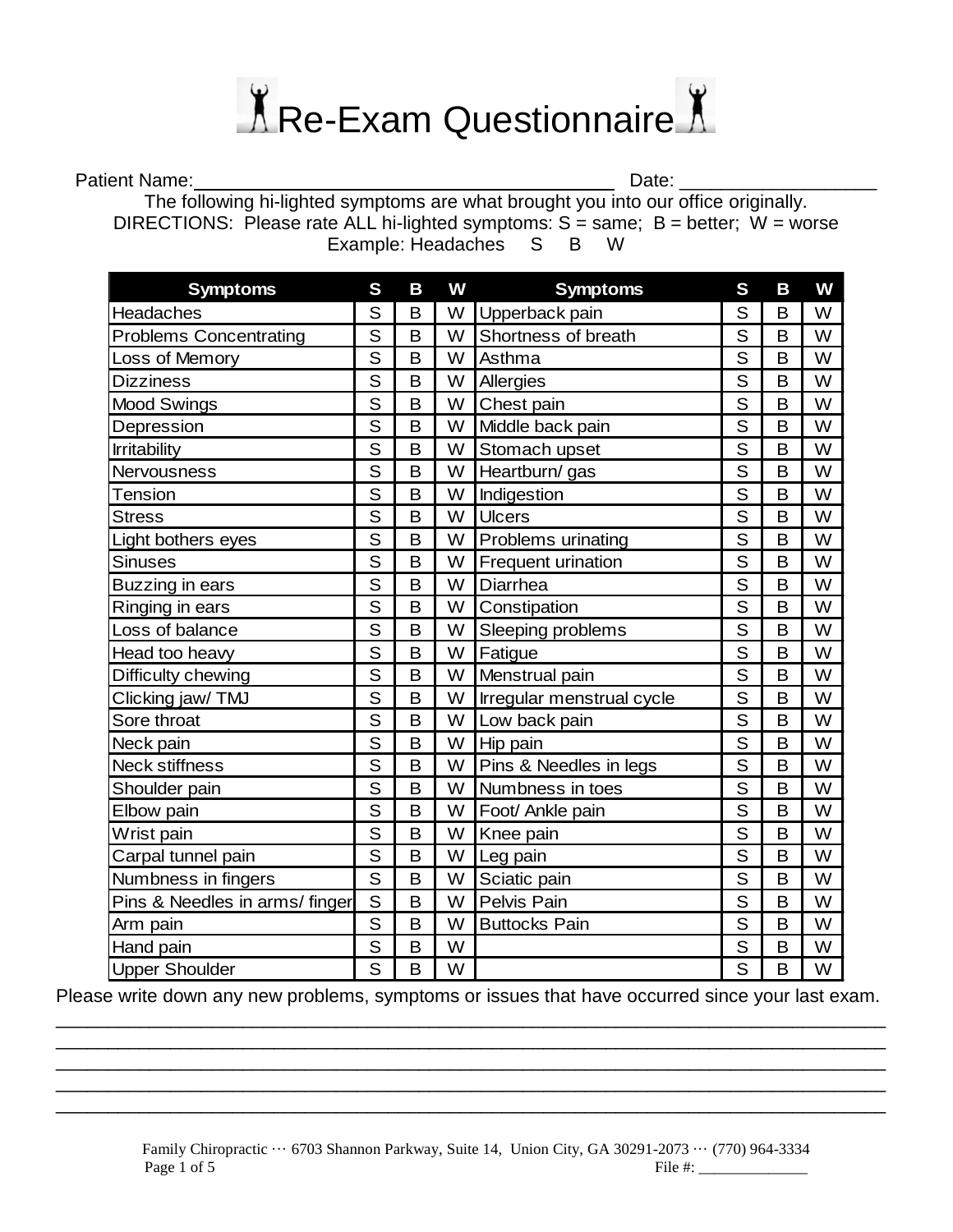#### **PLEASE FILL OUT THIS FORM FOR HOW YOU ARE FEELING OVERALL NOW FOR YOUR CURRENT CONDITION AS COMPARED TO WHEN YOU FIRST CAME IN FOR CARE.**

 $\sqrt{\text{Check which side}}$ of your body it is

 $\sqrt{\,}$  Check each of your health problems.

Describe your health problem. (10 is the most severe) *Circle the number for severe.*

What percentage of your waking day do you feel your health problems? (100% is constant)

|                                             | located.                             | <b>Charle</b> the Humber for severe.<br><b>Put an X</b> on the average pain. | proplems :<br>$(100\%$ is constant) |                  |
|---------------------------------------------|--------------------------------------|------------------------------------------------------------------------------|-------------------------------------|------------------|
| <b>HEAD PROBLEMS</b>                        | WHICH SIDE?                          | MILD MODERATE SEVERE                                                         | <b>OCCASIONAL</b>                   | <b>CONSTANT</b>  |
| $\Box$ 1. Headaches or Migraines            | □ Left □ Both □ Right                | 0 1 2 3 4 5 6 7 8 9 10                                                       | 0% 25% 50%                          | 75% 100%         |
| □ 2. TMJ (jaw) Pain/Clicking                | □ Left □ Both □ Right                | 0 1 2 3 4 5 6 7 8 9 10                                                       | 0% 25% 50% 75% 100%                 |                  |
| <b>SPINAL PROBLEMS</b>                      | WHICH SIDE?                          | MILD MODERATE SEVERE                                                         | <b>OCCASIONAL</b>                   | <b>CONSTANT</b>  |
| $\Box$ 3. Neck $\Box$ Pain $\Box$ Stiffness | $\Box$ Left $\Box$ Both $\Box$ Right | 0 1 2 3 4 5 6 7 8 9 10                                                       | 0% 25% 50%                          | 75%<br>100%      |
| □ 4. Upper Shoulder (trapezius) Pain        | □ Left □ Both □ Right                | 0 1 2 3 4 5 6 7 8 9 10                                                       | 25% 50% 75%<br>$0\%$                | 100%             |
| □ 5. Upper Back (Shoulder blades) Pain      | $\Box$ Left $\Box$ Both $\Box$ Right | 0 1 2 3 4 5 6 7 8 9 10                                                       | 25% 50% 75%<br>$0\%$                | 100%             |
| □ 6. Middle Back □ Pain □ Stiffness         | □ Left □ Both □ Right                | 0 1 2 3 4 5 6 7 8 9 10                                                       | 25% 50%<br>$0\%$                    | 75%<br>100%      |
| □ 7. Low Back □ Pain □ Stiffness            | □ Left □ Both □ Right                | 0 1 2 3 4 5 6 7 8 9 10                                                       | 25% 50%<br>$0\%$                    | 75%<br>100%      |
| □ 8. Pelvis/Buttock Pain                    | □ Left □ Both □ Right                | 0 1 2 3 4 5 6 7 8 9 10                                                       | 0% 25% 50% 75% 100%                 |                  |
| <b>UPPER EXTREMITY (ARM) PROBLEMS</b>       | WHICH SIDE?                          | MILD MODERATE<br><b>SEVERE</b>                                               | OCCASIONAL                          | <b>CONSTANT</b>  |
| $\Box$ 9. Shoulder Joint Pain               | $\Box$ Left $\Box$ Both $\Box$ Right | 0 1 2 3 4 5 6 7 8 9 10                                                       | 0% 25% 50%                          | 75%<br>100%      |
| □ 10. Elbow Joint Pain                      | □ Left □ Both □ Right                | 0 1 2 3 4 5 6 7 8 9 10                                                       | 25% 50% 75%<br>$0\%$                | 100%             |
| □ 11. Wrist Pain                            | $\Box$ Left $\Box$ Both $\Box$ Right | 0 1 2 3 4 5 6 7 8 9 10                                                       | 25%<br>50%<br>0%                    | 75%<br>100%      |
| □ 12. Hand □ Pain □ Numbness □ Tingling     | □ Left □ Both □ Right                | 0 1 2 3 4 5 6 7 8 9 10                                                       | 25% 50% 75%<br>$0\%$                | 100%             |
| □ 13. Arm □ Pain □ Numbness □ Tingling      | $\Box$ Left $\Box$ Both $\Box$ Right | 2 3 4 5 6 7 8 9 10<br>0 <sub>1</sub>                                         | 25% 50%<br>በ%                       | 75% 100%         |
| <b>LOWER EXTREMITY (LEG) PROBLEMS</b>       | WHICH SIDE?                          | MILD MODERATE SEVERE                                                         | <b>OCCASIONAL</b>                   | CONSTANT         |
| □ 14. Hip Joint Pain                        | □ Left □ Both □ Right                | 0 1 2 3 4 5 6 7 8 9 10                                                       | 0% 25% 50%                          | 75% 100%         |
| $\Box$ 15. Knee Joint Pain                  | $\Box$ Left $\Box$ Both $\Box$ Right | 0 1 2 3 4 5 6 7 8 9 10                                                       | 25% 50%<br>0%                       | 75%<br>100%      |
| □ 16. Ankle Joint Pain                      | □ Left □ Both □ Right                | 0 1 2 3 4 5 6 7 8 9 10                                                       | 25% 50% 75%<br>$0\%$                | 100%             |
| □ 17. Foot □ Pain □Numbness □Tingling       | $\Box$ Left $\Box$ Both $\Box$ Right | 0 1 2 3 4 5 6 7 8<br>9 10                                                    | 25% 50% 75%<br>$0\%$                | 100%             |
| □ 18. Leg □ Pain □Numbness □Tingling        | □ Left □ Both □ Right                | 0 1 2 3 4 5 6 7 8 9 10                                                       | $0\%$                               | 25% 50% 75% 100% |
| <b>CHEST, ABDOMINAL OR PELVIC PROBLEMS</b>  | <b>WHICH SIDE?</b>                   | MILD MODERATE<br>SEVERE                                                      | <b>OCCASIONAL</b>                   | <b>CONSTANT</b>  |
| □ 19. Chest Pain/ Symptoms                  | $\Box$ Left $\Box$ Both $\Box$ Right | 012345678910                                                                 | 0% 25% 50%                          | 75%<br>100%      |
| □ 20. Abdominal Pain/ Symptoms              | □ Left □ Both □ Right                | 0 1 2 3 4 5 6 7 8 9 10                                                       | 25% 50% 75%<br>$0\%$                | 100%             |
| □ 21. Pelvic Pain/ Symptoms                 | $\Box$ Left $\Box$ Both $\Box$ Right | 0 1 2 3 4 5 6 7 8 9 10                                                       | 0% 25% 50% 75%                      | 100%             |

Answer the following questions regarding your health problems as they present themselves NOW:

Which health problem concerns you the most? \_\_\_\_\_\_\_\_\_\_\_\_\_\_\_\_\_\_\_\_\_\_\_\_\_\_\_\_\_\_\_\_\_\_\_\_\_\_\_\_\_\_\_\_\_\_\_\_\_\_\_\_\_\_\_\_\_\_\_

Describe your health problem: □ sharp □ dull ache □ burning □ radiating/spreading □ throbbing □ pinching □ twinge

Explain: \_\_\_\_\_\_\_\_\_\_\_\_\_\_\_\_\_\_\_\_\_\_\_\_\_\_\_\_\_\_\_\_\_\_\_\_\_\_\_\_\_\_\_\_\_\_\_\_\_\_\_\_\_\_\_\_\_\_\_\_\_\_\_\_\_\_\_\_\_\_\_\_\_\_\_\_\_\_\_\_\_\_\_\_\_\_\_\_\_\_

How many days out of the week do you experience your health problem?  $\Box$  daily  $\Box$  6  $\Box$  5  $\Box$  4  $\Box$  3  $\Box$  2  $\Box$  1 day (s) What time of the day is your health problem the worst? □ morning □ afternoon □ evening □ sleeping □ all day □ varies

#### Which of the following activities of daily life are being adversely affected by your current health problem?

□ Bending over □ Caring for family

□ Climbing stairs □ Concentrating □ Dressing self

□ Exercising

□ Driving Car

 $\square$  Getting to sleep

- $\Box$  Household chores □ Lifting objects
- □ Getting in/out of car □ Looking over shoulder
	- □ Making love
- □ Grocery shopping
	- □ Lying down
- □ Reaching overhead
- □ Rising out of chair / bed □ Showering or bathing
- □ Sitting
- □ Standing
- □ Staying asleep □ Using a computer
- □ Walking
- 
- □ Participating in yardwork

**Patient Signature:** \_\_\_\_\_\_\_\_\_\_\_\_\_\_\_\_\_\_\_\_\_\_\_\_\_\_\_\_\_\_\_\_\_\_\_\_\_\_\_\_\_\_\_\_\_\_\_\_\_\_\_\_\_\_\_\_\_\_\_\_\_\_\_\_\_\_\_\_\_\_\_\_\_\_\_\_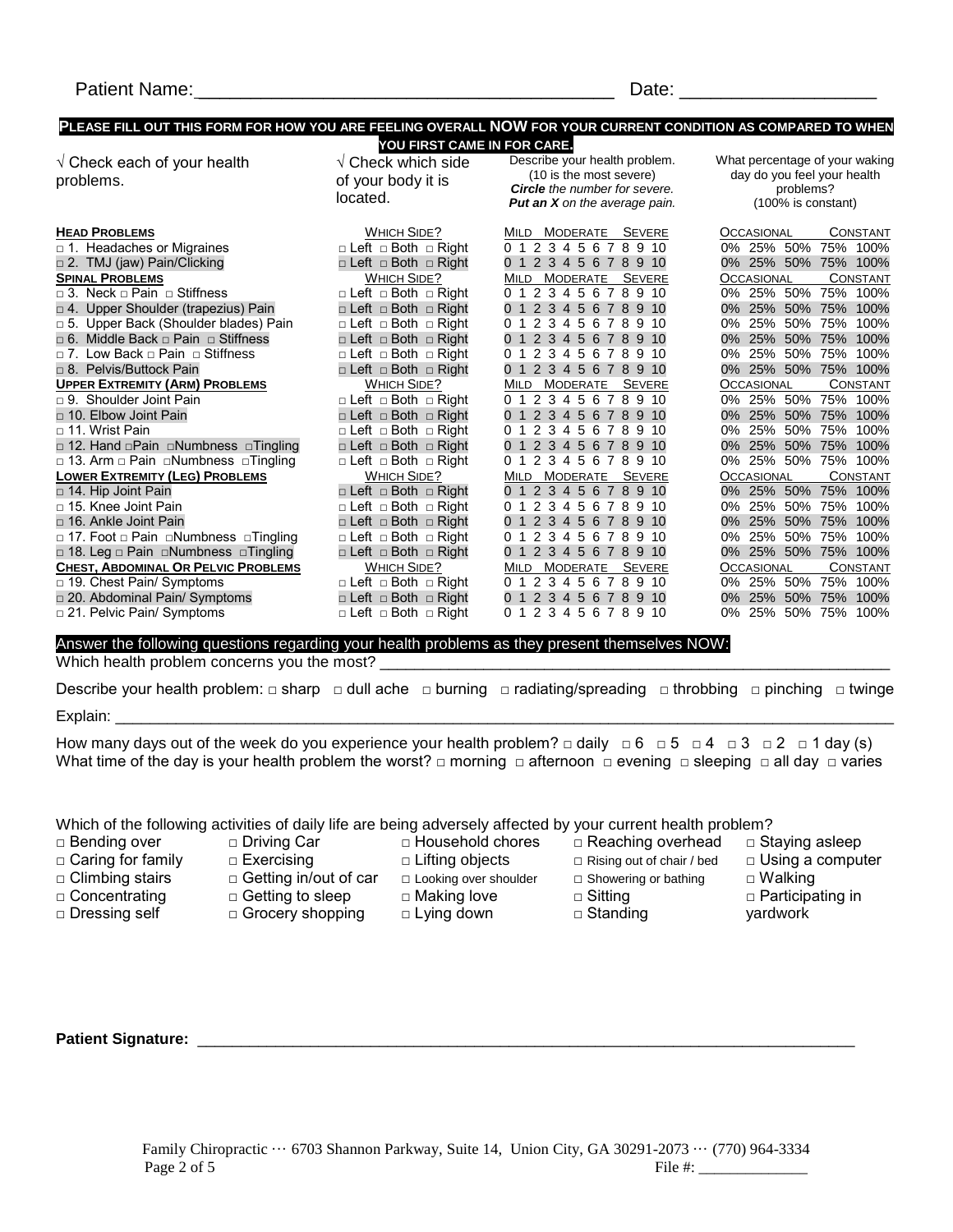This questionnaire will give Family Chiropractic information about how your BACK condition affects your everyday life.

Please answer every section by marking the one statement that applies to you. If two or more statements in one section apply, please mark the ONE statement that most closely describes your problem. Circle the number that corresponds to your answer.

## **PLEASE ANSWER THESE QUESTIONS SPECIFIC TO YOUR BACK.**

# **PAIN INTENSITY**<br>0 The pain comes a

- The pain comes and goes and is very mild.
- 1 The pain is mild and does not vary much.
- 2 The pain comes and goes and is moderate.
- 3 The pain is moderate and does not vary much.
- 4 The pain comes and goes and is very severe.
- 5 The pain is very severe and does not vary much.

## **PERSONAL CARE**

- 0 I would not have to change my way of washing or dressing in order to avoid pain.
- 1 I do not normally change my way of washing or dressing even though it causes some pain.
- 2 Washing and dressing increases the pain, but I manage not to change my way of doing it.
- 3 Washing and dressing increases the pain and I find it necessary to change my way of doing it.
- 4 Because of the pain, I am unable to do some washing and dressing without help.
- 5 Because of the pain, I am unable to do any washing and dressing without help.

#### **LIFTING**

- 0 I can lift heavy weights without extra pain.
- 1 I can lift heavy weights but it causes extra pain.
- 2 Pain prevents me from lifting heavy weights off the floor, but I can if they are in convenient places (e.g. on a table).
- 3 Pain prevents me from lifting heavy weights off the floor.
- 4 Pain prevents me from lifting heavy weights, but I can manage medium weights if they are conveniently positioned.
- 5 I can only lift very light weights at the most.

## **WALKING**

- 0 I have no pain while walking.
- 1 I have some pain while walking but it does not increase with distance.
- 2 I cannot walk more than 1 mile without increasing pain.
- 3 I cannot walk more than ½ mile without increasing pain.
- 4 I cannot walk more than ¼ mile without increasing pain.
- 5 I cannot walk at all without increasing pain.

## **SITTING**

- 0 I can sit in any chair as long as I like.
- 1 I can only sit in my favorite chair as long as I like.
- 2 Pain prevents me from sitting more than 1 hour.
- 3 Pain prevents me from sitting more than  $\frac{1}{2}$  hour.
- 4 Pain prevents me from sitting more than 10 minutes.
- 5 I avoid sitting because it increases my pain right away.

#### **STANDING**

- 0 I can stand as long as I want without extra pain.
- 1 I have some pain while standing, but it does not increase with time.
- 2 I cannot stand for longer than 1 hour without increasing pain.
- 3 I cannot stand for longer than ½ hour without increasing pain.
- 4 I cannot stand for longer than 10 minutes without increasing pain.
- 5 I avoid standing because it increases the pain right away.

#### **SLEEPING**

- 0 I get no pain in bed.
- 1 I get pain in bed, but it does not prevent me from sleeping well.
- 2 Because of pain my normal sleep is reduced by less than 25%.
- 3 Because of pain my normal sleep is reduced by less than 50%.
- 4 Because of pain my normal sleep is reduced by less than 75%.
- 5 Pain prevents me from sleeping at all.

## **SOCIAL LIFE**

- 0 My social life is normal and gives me no extra pain.
- 1 My social life is normal but increases the degree of pain.
- 2 Pain has no significant effect on my social life apart from limiting my more energetic interests (e.g. dancing, etc).
- 3 Pain has restricted my social life and I do not go out as often.
- 4 Pain has restricted my social life to my home.
- 5 I have hardly any social life because of pain.

## **TRAVELING**

- 0 I get no pain while traveling.
- 1 I get some pain while traveling, but none of my usual forms of travel makes it any worse.
- 2 I get extra pain while traveling but it does not compel me to seek alternative forms of travel.
- 3 I get extra pain while traveling, which compels me to seek alternate forms of travel.
- 4 Pain restricts all forms of travel.
- 5 Pain restricts all forms of travel except that done by lying down.

# **CHANGING DEGREE OF PAIN**<br>0. My pain is rapidly getting better

- My pain is rapidly getting better.
- 1 My pain fluctuates, but is definitely getting better.
- 2 My pain seems to be getting better but improvement is slow at present.
- 3 My pain is neither getting better nor worse.
- 4 My pain is gradually worsening.
- 5 My pain is rapidly worsening.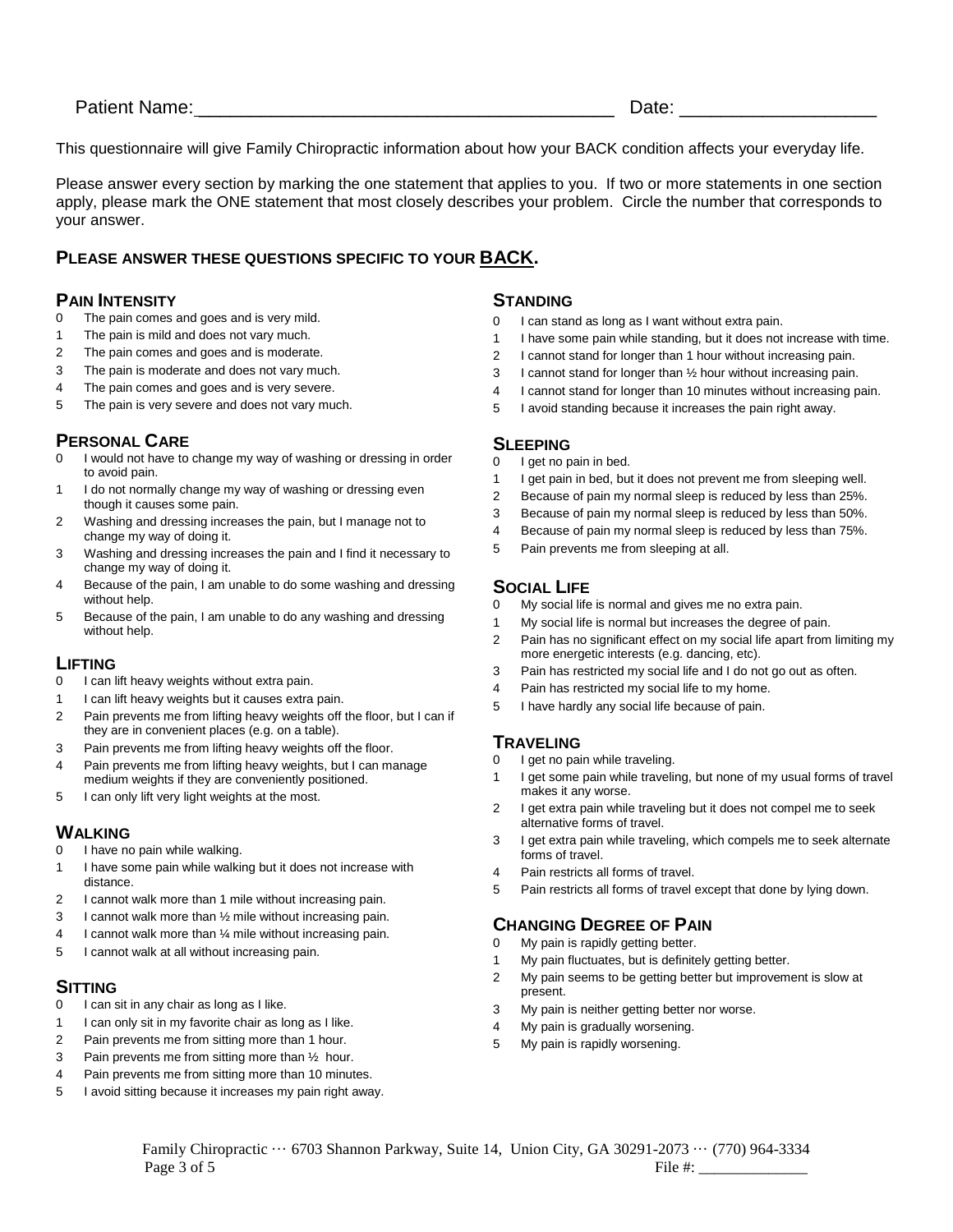This questionnaire will give Family Chiropractic information about how your NECK condition affects your everyday life.

Please answer every section by marking the one statement that applies to you. If two or more statements in one section apply, please mark the ONE statement that most closely describes your problem. Circle the number that corresponds to your answer.

## **PLEASE ANSWER THESE QUESTIONS SPECIFIC TO YOUR NECK.**

#### **PAIN INTENSITY**

- I have no pain at the moment.
- The pain is very mild at the moment.
- The is moderate at the moment.
- The pain is fairly severe at the moment.
- The pain is very severe at the moment.
- The pain is the worst imaginable at the moment.

## **PERSONAL CARE**

- I can look after myself normally without causing extra pain.
- I can look after myself normally but it causes extra pain.
- It is painful to look after myself and I am slow and careful.
- I need some help but I manage most of my personal care.
- I need help every day in most aspects of self care.
- I do not get dressed, I wash with difficulty and stay in bed.

# **LIFTING**<br>0 lcanl

- I can lift heavy weights without extra pain.
- I can lift heavy weights but it gives me extra pain.
- Pain prevents me from lifting heavy weights off the floor, but I can if they are conveniently positioned (e.g. on a table).
- Pain prevents me from lifting heavy weights, but I can manage medium weights if they are conveniently positioned.
- I can lift very light weights.
- I cannot lift or carry anything at all.

## **READING**

- I can read as much as I want with no pain in my neck.
- I can read as much as I want to with slight pain in my neck.
- I can read as much as I want with moderate pain.
- I can't read as much as I want because of moderate pain in my neck.
- I can hardly read at all because of severe pain in my neck.
- I cannot read at all

## **HEADACHES**

- I have no headaches at all.
- I have slight headaches which come infrequently.
- I have slight headaches which come frequently.
- I have moderate headaches which come infrequently.
- I have moderate headaches which come frequently.
- I have headaches almost all the time.

#### **CONCENTRATION**

- I can concentrate fully when I want to with no difficulty.
- I can concentrate fully when I want to with slight difficulty.
- I have a fair degree of difficulty concentrating when I want.
- I have a lot of difficulty concentrating when I want.
- I have a great deal of difficulty concentrating when I want.
- I cannot concentrate at all.

## **WORK**

- I can do as much work as I want to.
- 1 I can only do my usual work, but no more.
- I can only do most of my usual work, but no more.
- I cannot do my usual work.
- I can hardly do any work at all.
- I can't do any work at all.

## **DRIVING**

- I can drive my car without any neck pain.
- I can drive my car as long as I want with slight pain in my neck.
- I can drive my car as long as I want with moderate pain in my neck.
- I can't drive my car as long as I want because of moderate pain in my neck.
- I can hardly drive at all because of severe pain in my neck.
- I can't drive my car at all.

## **SLEEPING**

- 0 I have no trouble sleeping.
- My sleep is slightly disturbed (less than 1 hour sleepless).
- My sleep is mildly disturbed (1-2 hours sleepless).
- My sleep is moderately disturbed (2-3 hours sleepless).
- My sleep is greatly disturbed (3-4 hours sleepless).
- My sleep is completely disturbed (5-7) hours sleepless).

## **RECREATION**

- I am able to engage in all my recreation activities with no neck pain at all.
- 1 i am able to engage in all my usual recreation activities with some pain in my neck.
- I am able to engage in most, but not all of my usual recreation activities because of pain in my neck.
- I am only able to engage in a few of my usual recreation activities because of pain in my neck.
- I can hardly do any recreation activities because of pain in my neck.
- I can't do any recreation activities at all.